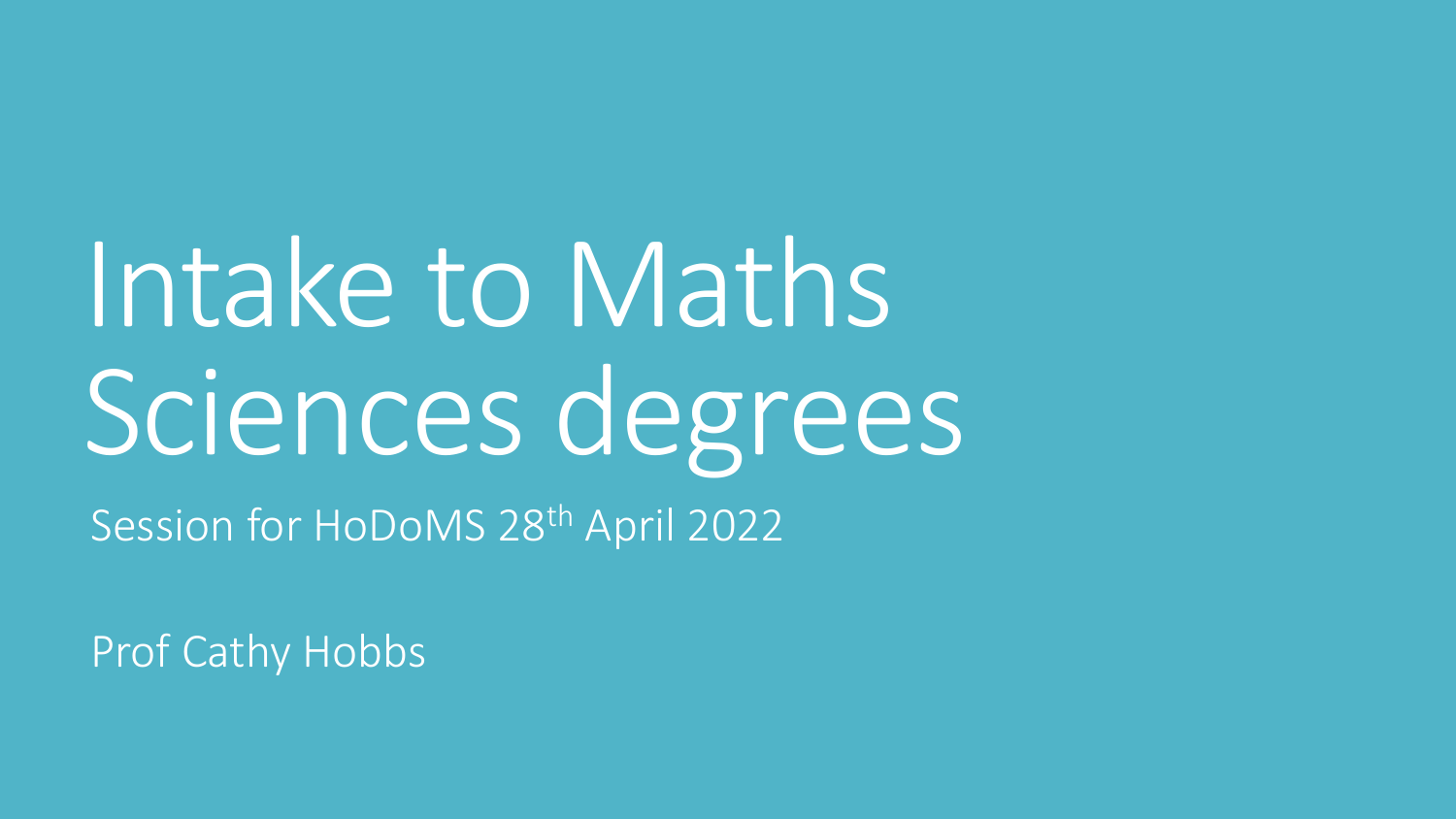## The issue

- Intake to Maths Sciences degrees in the UK static over last 10 years around 8.5k
- **This masks significant** variations at HEI level
- Not just a Covid effect, though has accelerated since 2019
- Around 15 'low tariff' institutions (≤ B grade) share intake of less than 400 students.
- $\blacksquare$  Maths is becoming an  $A^*A^*$  only degree, leading to lack of diversity of intake.
- Risk that diversity of provision may be lost.



Maths UG Acceptances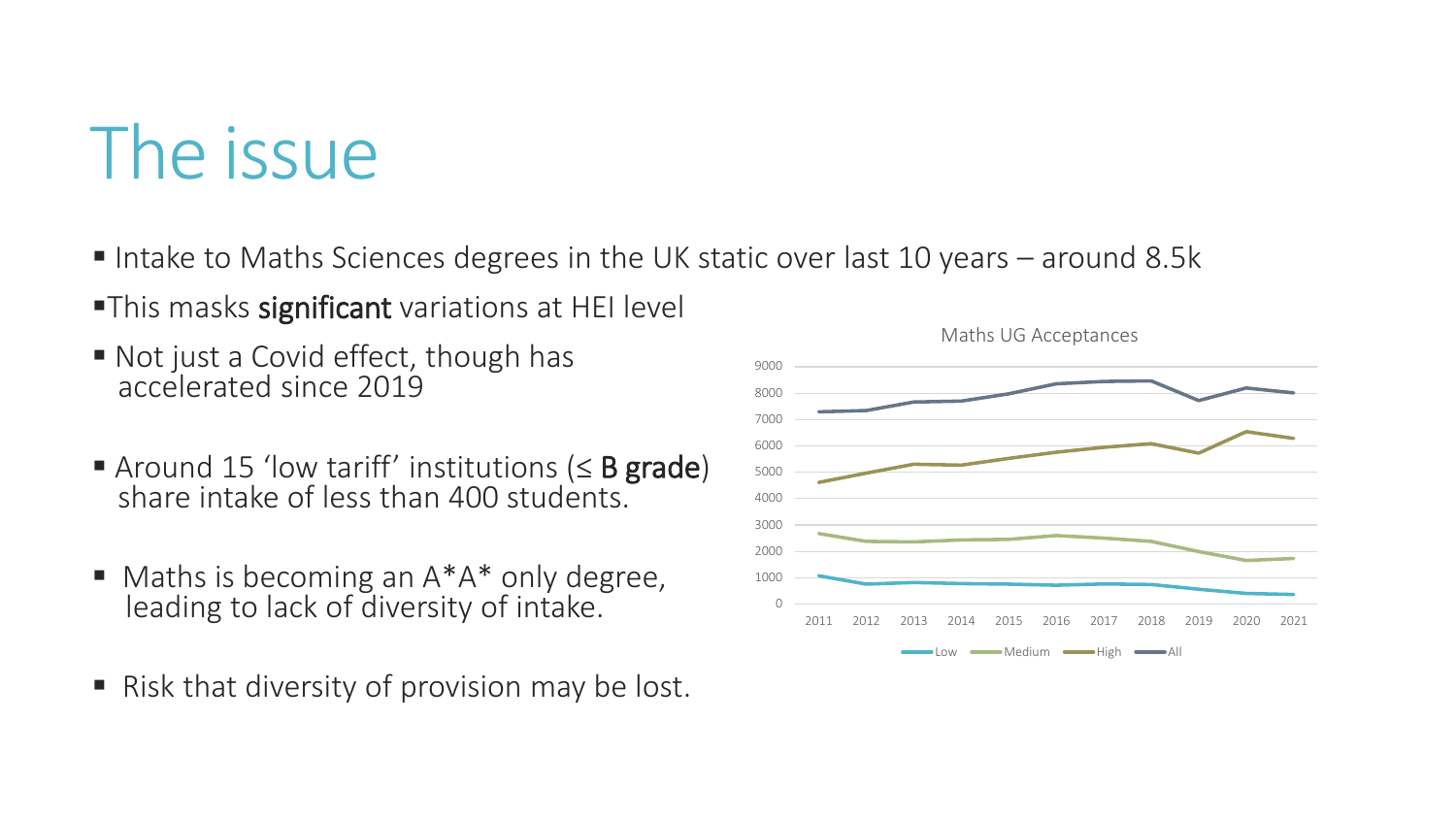# A level Maths

- Entry to A level Maths continues to rise gradually
- Maths is the most popular A level subject with around 90k entries in 2021
- Further Maths A Level intake is steady at 15k
- 54% of those taking A level Maths got A or A\* grades in 2021

2021 A Level Maths Grade distribution



 $R \bullet C \bullet D$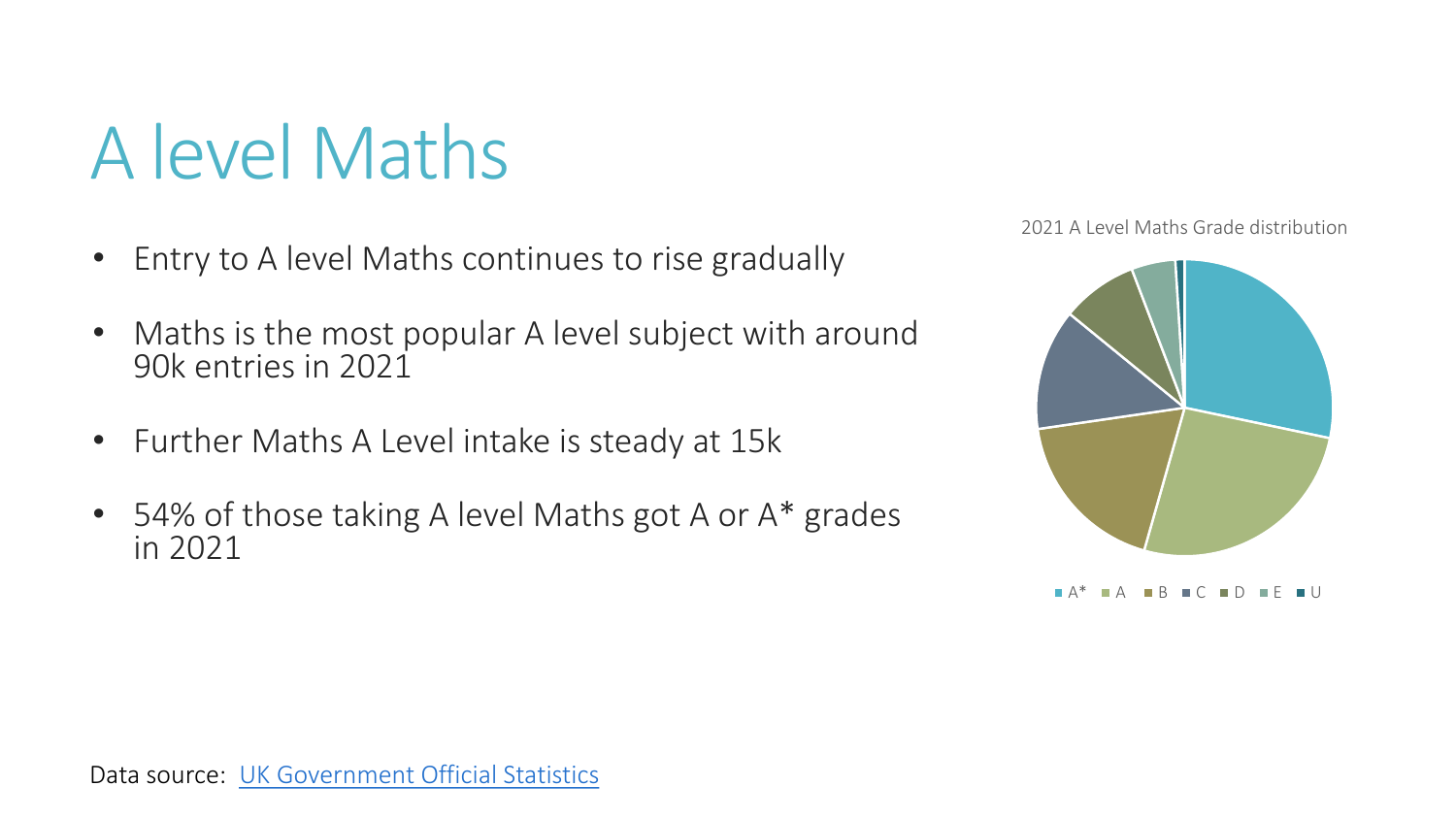# Maths UG Entry

- Tariff offers range from CCC to  $A^*A^*A^*$  (plus additional tests)
- The distribution of offers appears to have A in Maths as the median
- All providers at the lower end of the range (B or C in Maths) have intake below 50 and dropping
- Lower tariff providers had 13% of the market share in 2011 and 4.5% in 2021.
- Many of the higher tariff providers have increased intake by over 150%
- UK-wide trend ie includes Scotland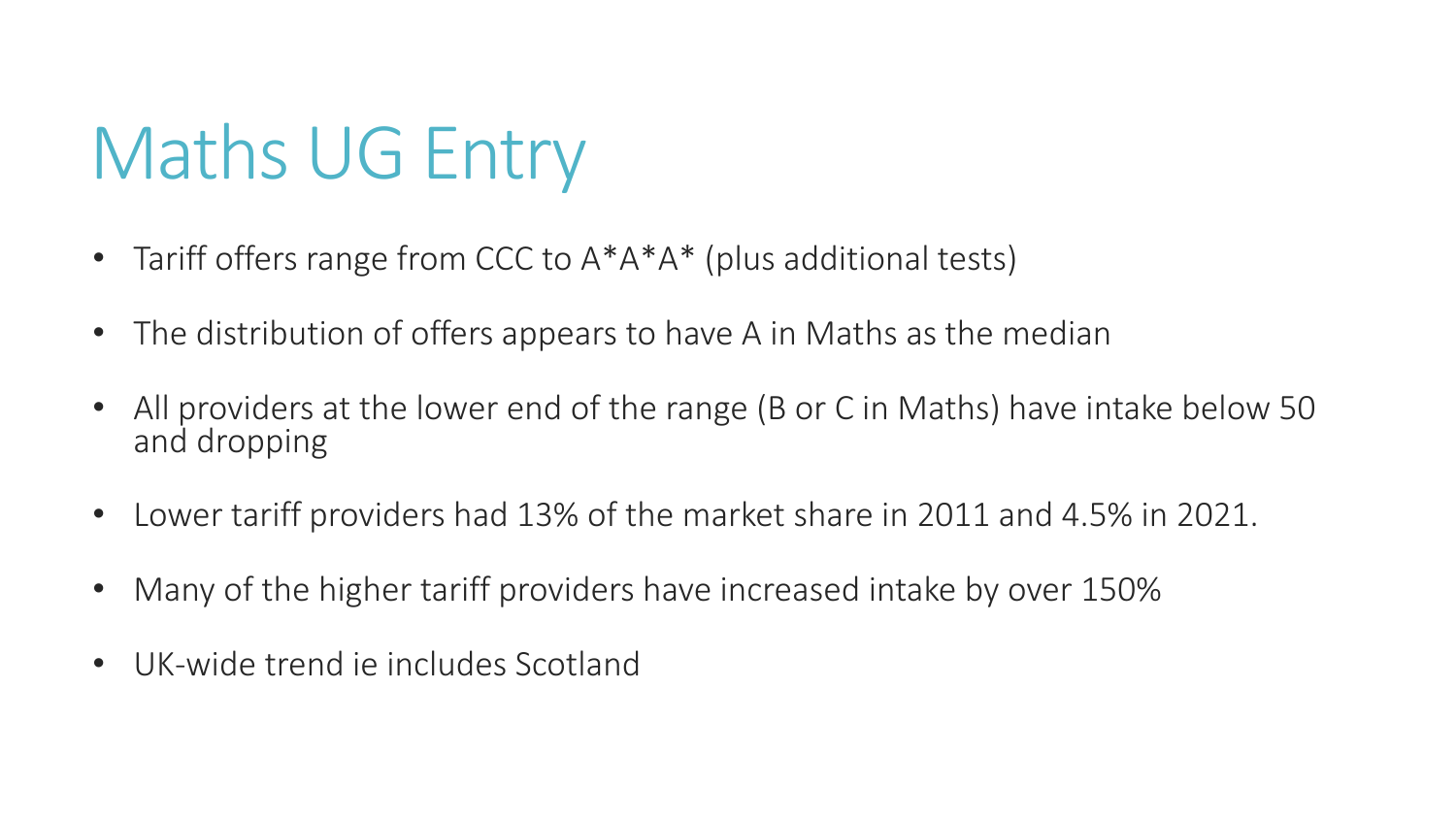## Graduate prospects for maths grads

- Graduate employability for Maths grads remains high at all tariff levels there is no evidence of an oversupply of maths grads.
- Mathematics graduates going into teaching are frequently drawn from the middle to low tariff HEIs.
- Mathematics graduates from high tariff HEIs are more likely to leave their region of domicile (with London a major destination), leading to a loss of maths grads to the regions.

Data source: Dr Charlie Ball, Senior Labour Market Consultant, Prospects Luminate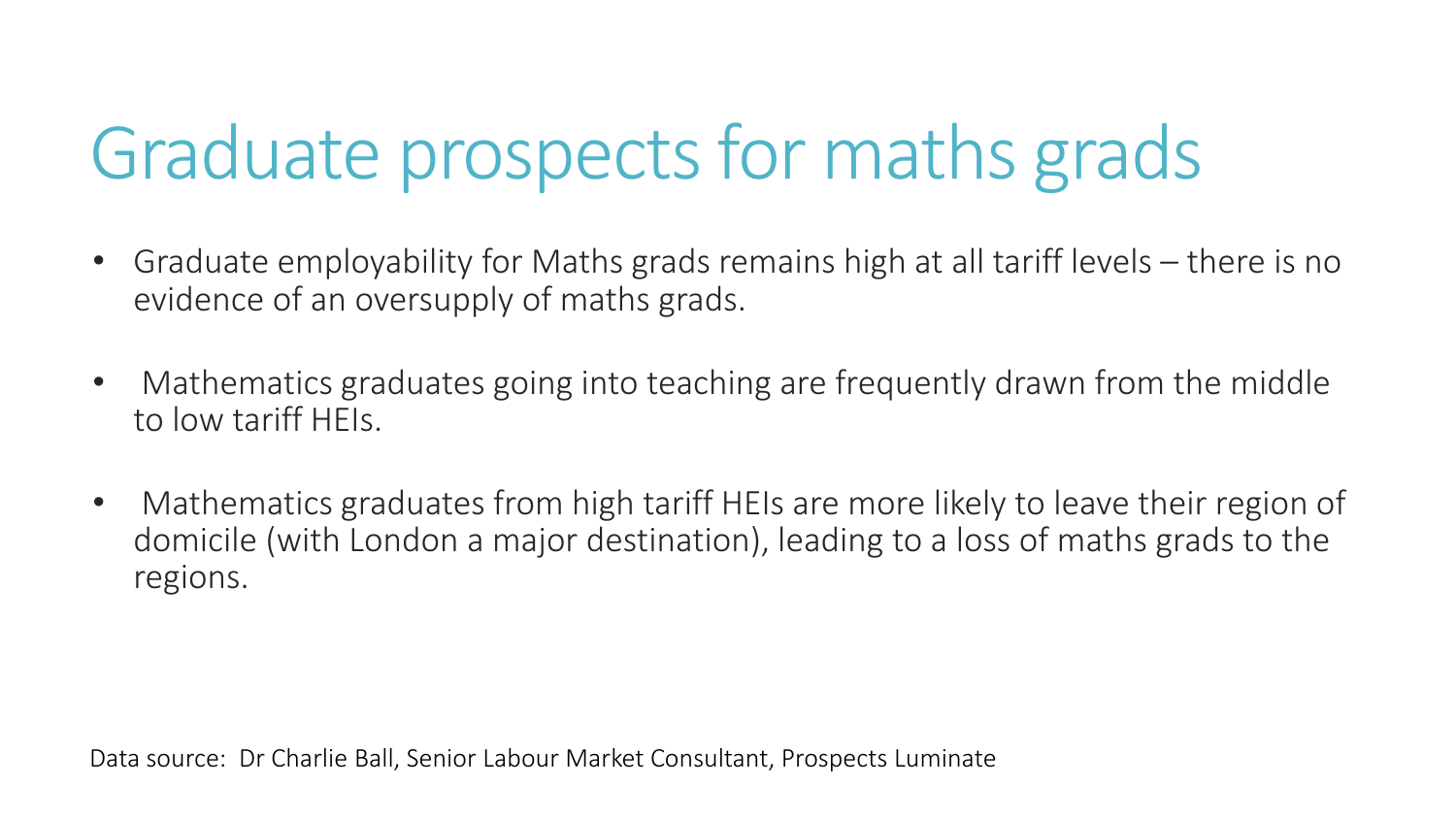#### Intake to Maths vs Computer Science



Data source: [UCAS Provider-level end-of-cycle resources](https://www.ucas.com/data-and-analysis/undergraduate-statistics-and-reports/ucas-undergraduate-sector-level-end-cycle-data-resources-2021/2021-entry-provider-level-end-cycle-data-resources)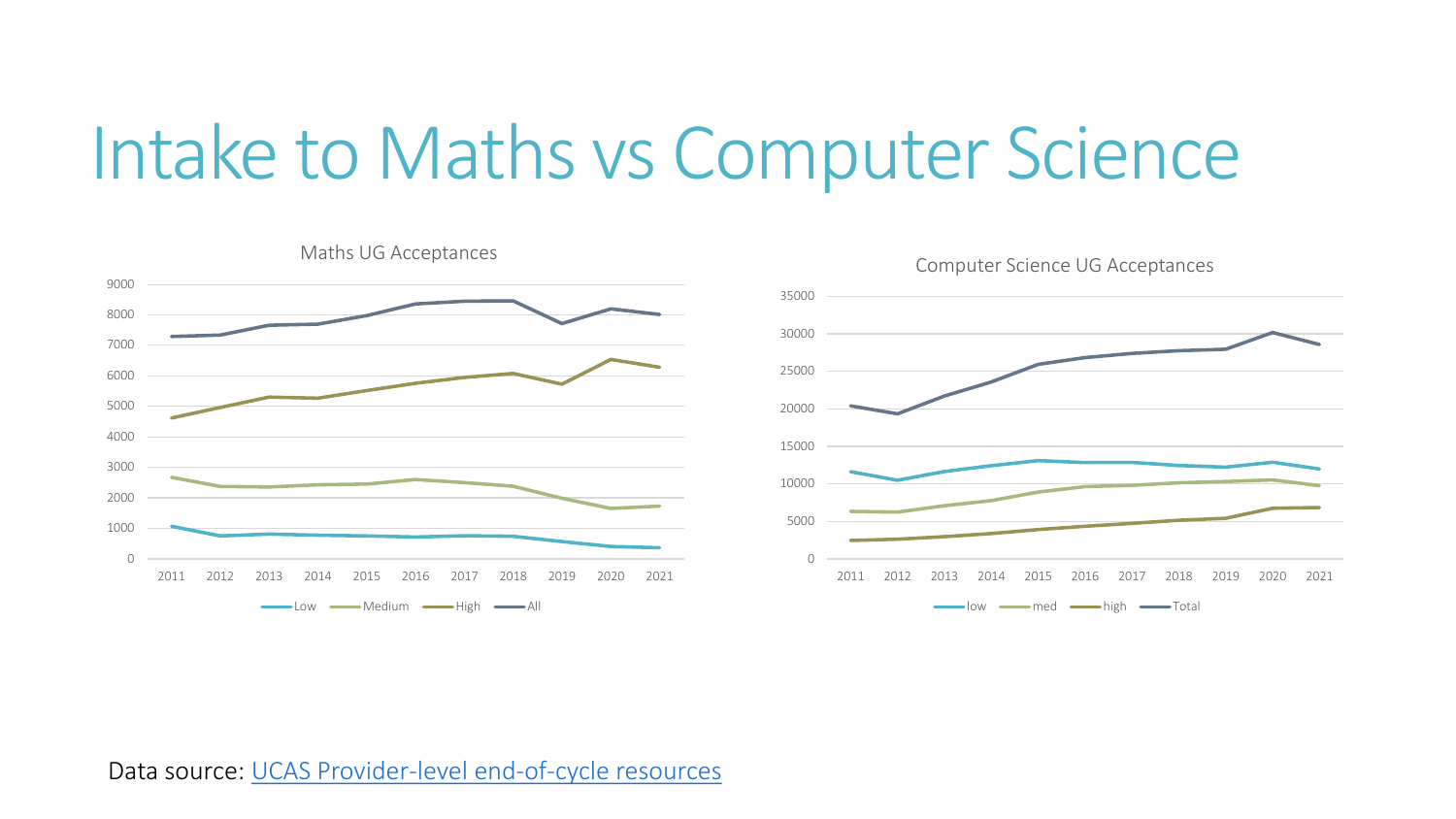### Computer Science

- Computer Science tariff offers range from CCC to A\*A\*A\*
- There are providers at the very lowest tariff whose recruitment is continuing to rise.
- There is evidence that at the high tariff end a similar effect to maths is happening, with 200% rises in intake not uncommon.

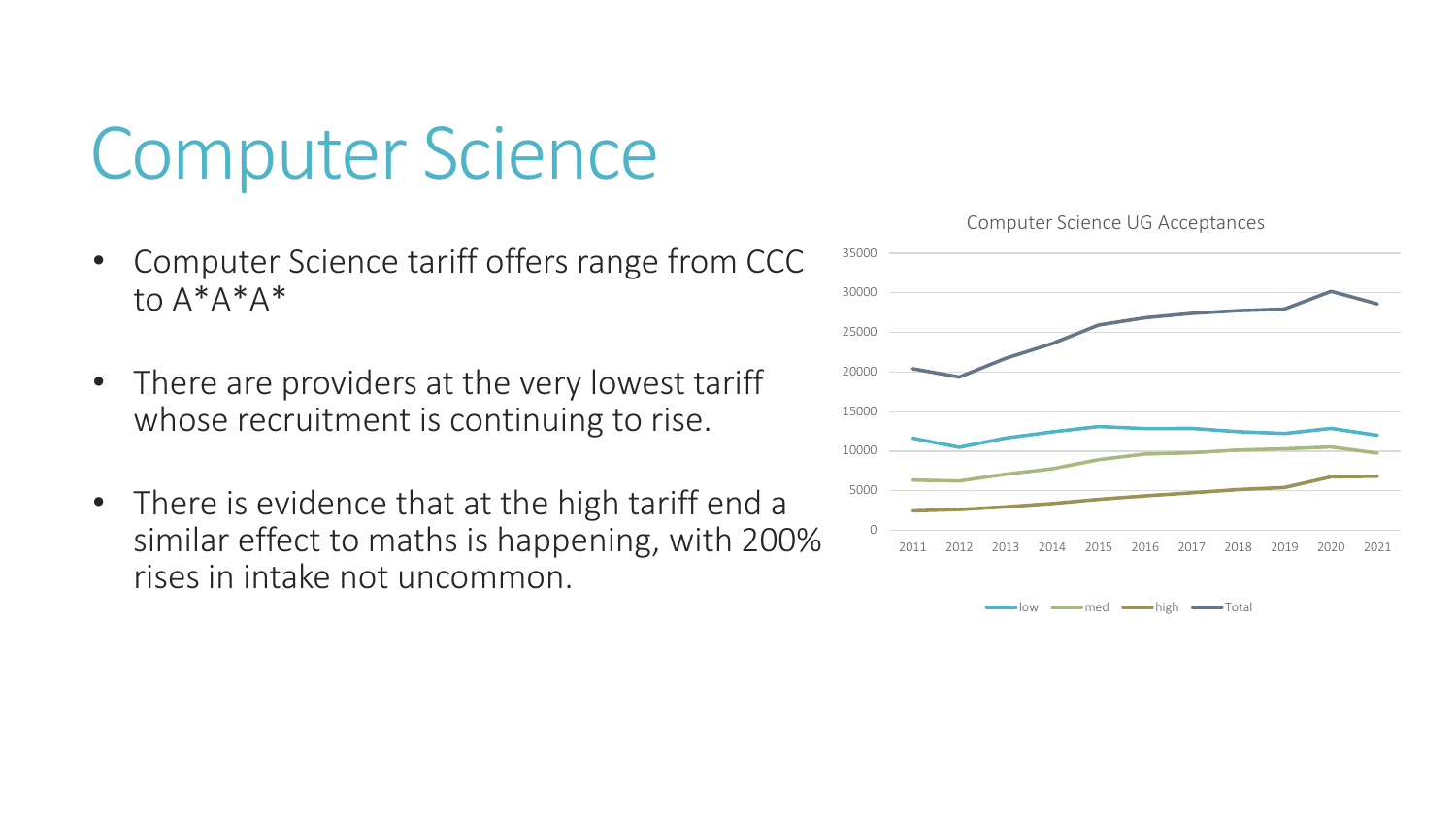## So what?

- If pupils with B or C don't choose maths UG, lower tariff providers are likely to drop out of the market.
- The sensible strategy for an individual provider is to increase tariff or leave the market (or maybe rebrand as 'Data Science'?)
- If Maths becomes an A<sup>\*</sup>-only course, this provides diminishing opportunities for pupils from disadvantaged backgrounds/regions to study Maths in the future.
- Diversity of types of maths programmes is likely to decrease, which may impact on supply of graduates for some employment areas